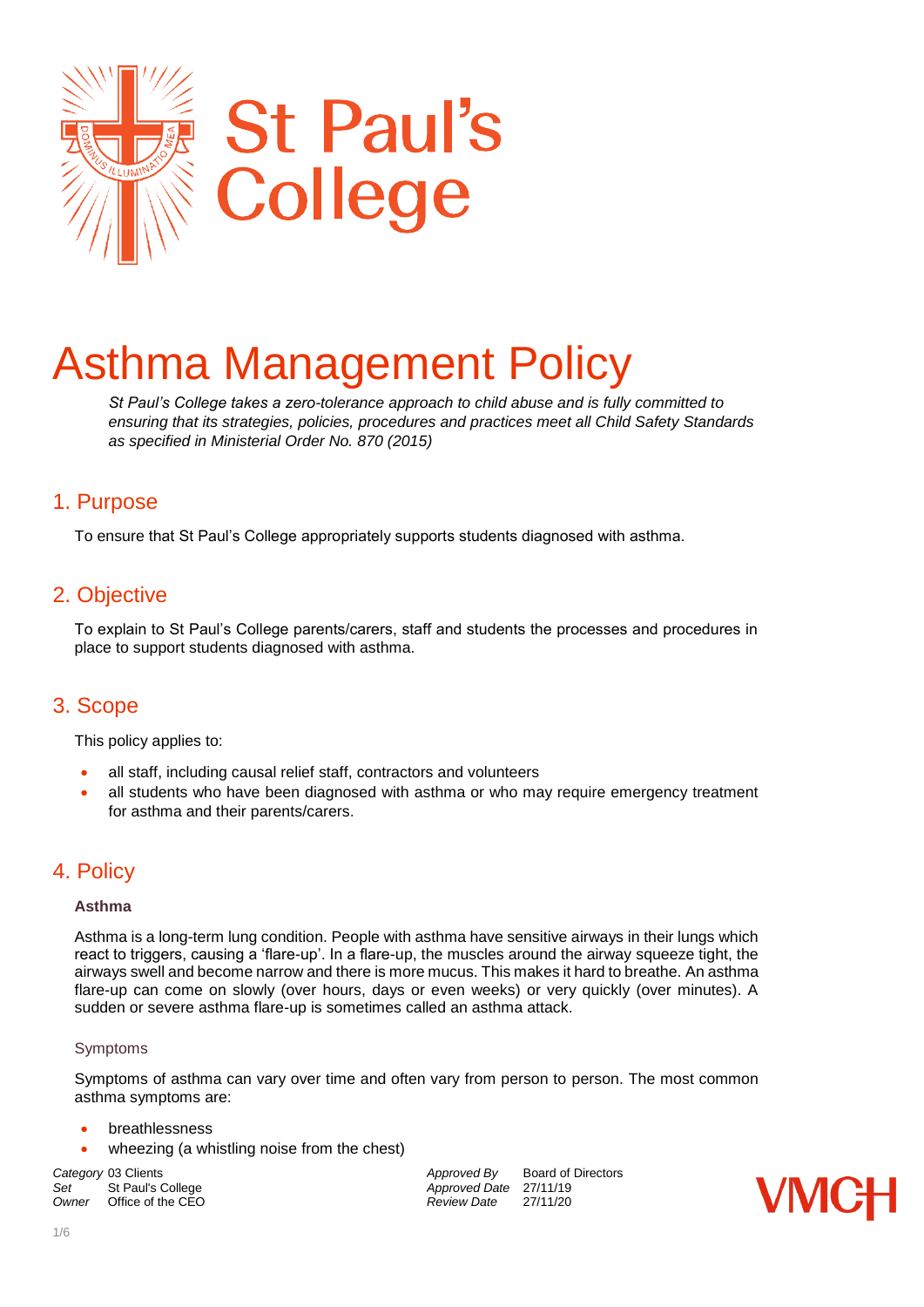- tight feeling in the chest
- persistent cough

Symptoms often occur at night, early in the morning or during/just after physical activity. If asthma is well controlled, a person should only have occasional asthma symptoms.

#### **Triggers**

A trigger is something that sets off or starts asthma symptoms. Everyone with asthma has different triggers. For most people with asthma, triggers are only a problem when asthma is not well controlled with medication. Common asthma triggers include:

- 
- *smoke (cigarette smoke, wood smoke from open fires, burn-offs or bushfires)*
- *house dust mites moulds*
- 
- *chemicals such as household cleaning products*
- 
- *laughter or emotions, such as stress*
- *exercise colds/flu*
	- *weather changes such as thunderstorms and cold, dry air*
	-
- *pollens animals such as cats and dogs*
	- *deodorants (including perfumes, aftershaves, hair spray and aerosol deodorant sprays)*
- *food chemicals/additives certain medications (including aspirin and anti-inflammatories)*

#### **Asthma management**

If a student diagnosed with asthma enrols at St Paul's College:

- **1.** Parents/carers must provide the school with an [Asthma Care Plan](http://www.education.vic.gov.au/school/principals/spag/health/Documents/AsthmaCarePlan.pdf) which has been completed by the student's medical practitioner. The plan must outline:
	- the prescribed medication taken by the student and when it is to be administered, for example as a pre-medication to exercise or on a regular basis
	- emergency contact details
	- the contact details of the student's medical practitioner
	- the student's known triggers
	- the emergency procedures to be taken in the event of an asthma flare-up or attack.
	- **2.** Parents/carers should also provide a photo of the student to be included as part of the student's Asthma Care Plan.
	- **3.** St Paul's College will keep all Asthma Care Plans in First Aid room, staff room and child's classroom.
	- **4.** School staff may also work with parents/carers to develop a Student Health Support Plan in accordance with the school's Healthcare Needs Policy which will include details on:
		- how the school will provide support for the student
		- identify specific strategies
		- allocate staff to assist the student
- **5.** If a student diagnosed with asthma is going to attend a school camp or excursion, parents/carers are required to provide any updated medical information.
- **6.** If a student's asthma condition or treatment requirements change, parent/carers must notify the school and provide an updated Asthma Care Plan.
- **7.** School staff will work with parents/carers to review Asthma Care Plans (and Student Health Support Plans) once a year.

#### **Student asthma kit**

All students diagnosed with asthma are required to have a student asthma kit at school which contains:

Set St Paul's College *Set* Approved Date 27/11/19<br>
Owner Office of the CEO **Approved Date** 27/11/20 *Office of the CEO* 

**Category** 03 Clients *Category* 03 Clients *Approved By* Board of Directors *Set* St Paul's College **Approved Date 27/11/19** 

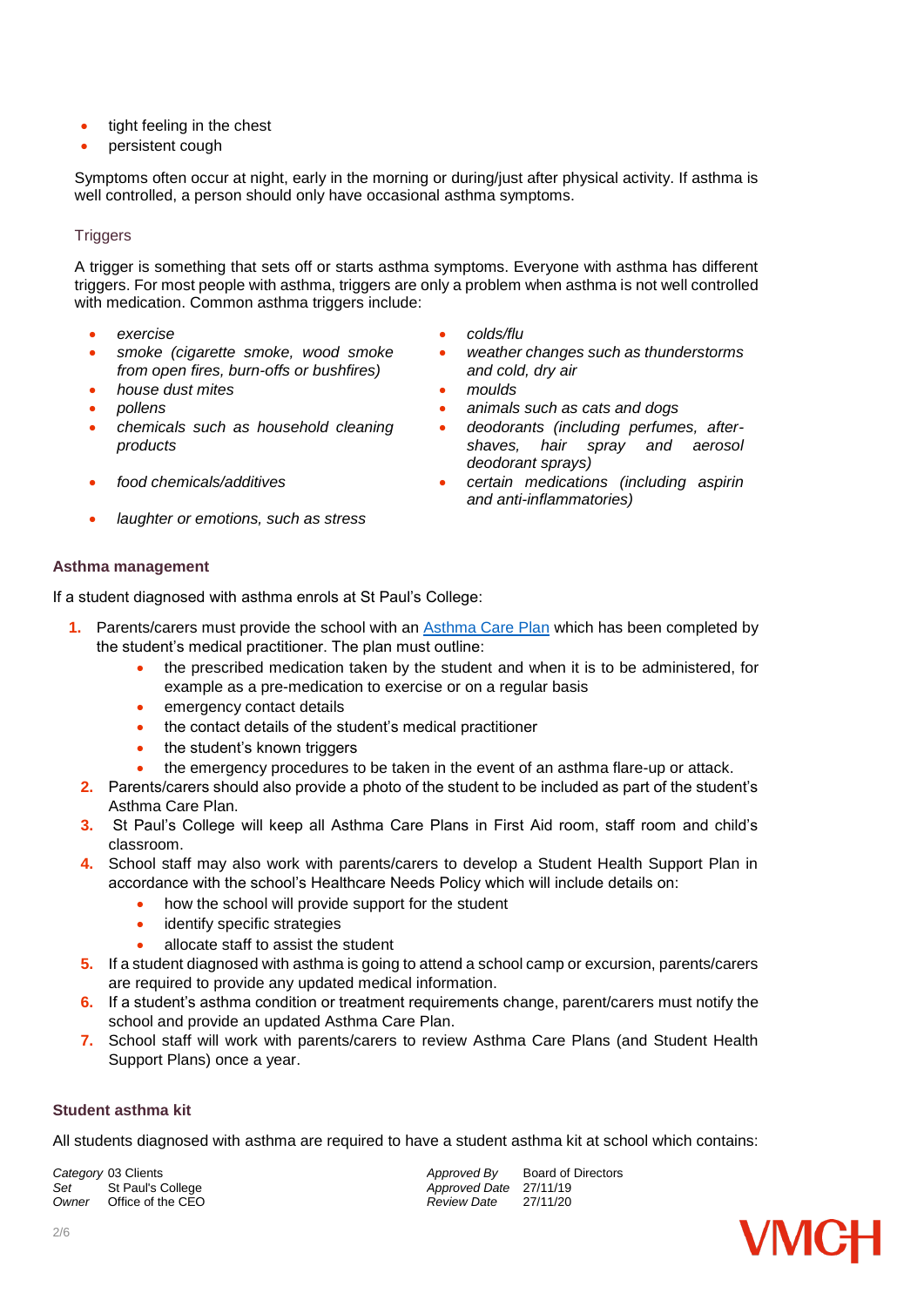- their own prescribed reliever medication labelled with the student's name
- their spacer (if they use one)

Student asthma kits will be stored in First Aid room and when applicable, in classroom, with yard duty teacher and/or with the student.

#### **Asthma emergency response plan**

If a student is:

- having an asthma attack
- difficulty breathing for an unknown cause, even if they are not known to have asthma

School staff will endeavour to follow the Asthma First Aid procedures outlined in the table below. School staff may contact Triple Zero "000" at any time.

| <b>Step</b>      | <b>Action</b>                                                                                                                                                                                                                                                                                                                                                                            |
|------------------|------------------------------------------------------------------------------------------------------------------------------------------------------------------------------------------------------------------------------------------------------------------------------------------------------------------------------------------------------------------------------------------|
| 1.               | Sit the person upright<br>Be calm and reassuring<br>Do not leave them alone<br>Seek assistance from another staff member or reliable student to locate the<br>student's reliever, the Asthma Emergency Kit and the student's Asthma Care<br>Plan (if available).<br>If the student's action plan is not immediately available, use the Asthma First Aid<br>as described in Steps 2 to 5. |
| 2.               | Give 4 separate puffs of blue or blue/grey reliever puffer:<br>Shake the puffer<br>Use a spacer if you have one<br>Put 1 puff into the spacer<br>Take 4 breaths from the spacer<br>Remember - Shake, 1 puff, 4 breaths                                                                                                                                                                   |
| $\overline{3}$ . | Wait 4 minutes<br>If there is no improvement, give 4 more separate puffs of blue/grey reliever as<br>above<br>(or give 1 more dose of Bricanyl or Symbiocort inhaler)                                                                                                                                                                                                                    |
| 4.               | If there is still no improvement call Triple Zero "000" and ask for an ambulance.<br>Tell the operator the student is having an asthma attack<br>Keep giving 4 separate puffs every 4 minutes until emergency assistance arrives<br>(or 1 dose of Bricanyl or Symbicort every 4 minutes - up to 3 doses of Symbicort)                                                                    |
| 5.               | If asthma is relieved after administering Asthma First Aid, stop the treatment and observe<br>the student. Notify the student's emergency contact person and record the incident                                                                                                                                                                                                         |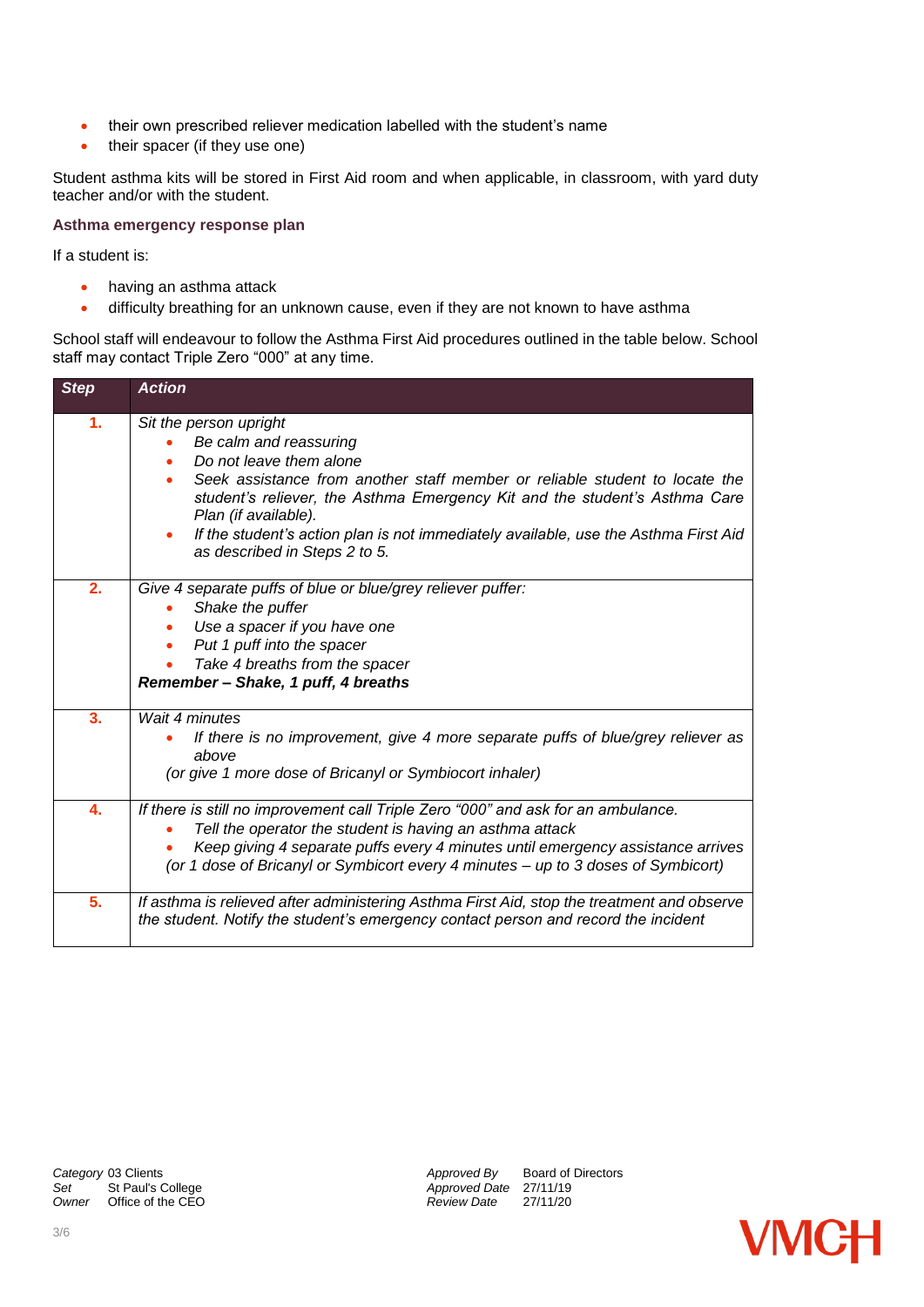# Staff will call Triple Zero "000" immediately if:

- the person is not breathing
- if the person's asthma suddenly becomes worse or is not improving
- if the person is having an asthma attack and a reliever is not available
- if they are not sure if it is asthma
- if the person is known to have anaphylaxis

#### **Training for staff**

St Paul's College will arrange the following asthma management training for staff:

| <b>Staff</b>                               | <b>Completed by</b>                                                                                                                                                                                                              | <b>Course</b>                                                                                                                                                                                     | Provider                                                      | Cost                         | <b>Valid for</b> |
|--------------------------------------------|----------------------------------------------------------------------------------------------------------------------------------------------------------------------------------------------------------------------------------|---------------------------------------------------------------------------------------------------------------------------------------------------------------------------------------------------|---------------------------------------------------------------|------------------------------|------------------|
| Group 1<br><b>General</b><br><b>Staff</b>  | School staff with a direct<br>teaching<br>role<br>with<br>students<br>affected<br>by<br>asthma or other school<br>directed<br>by<br>the<br>staff<br>principal after conducting<br>a risk assessment.                             | Asthma first aid<br>management for<br>education staff<br>(non-accredited)<br>One hour face-to-<br>face or online<br>training.                                                                     | The Asthma<br>Foundation of<br>Victoria                       | Free to all<br>schools       | 3 years          |
| Group 2<br><b>Specific</b><br><b>Staff</b> | Staff working with high<br>risk children with a history<br>of severe asthma, or with<br>direct student wellbeing<br>responsibility, (including<br>nurses, PE/sport<br>teachers, first aid and<br>school staff attending<br>camp) | Course in<br>Management of<br>Asthma Risks and<br>Emergencies in<br>the Workplace<br>22282VIC<br>(accredited)<br>0R<br>Course in<br>Emergency<br>Asthma<br>Management<br>10392NAT<br>(accredited) | Any RTO that has<br>this course in their<br>scope of practice | Paid by St<br>Paul's College | 3 years          |

St Paul's College will also conduct an annual briefing to ensure staff know which students have asthma and are properly aware of asthma management procedures.

- the procedures outlined in this policy
- the causes, symptoms and treatment of asthma
- identities of the students diagnosed with asthma
- how to use a puffer and spacer
- the location of:
	- o the Asthma Emergency Kits
	- o asthma medication which has been provided by parents for student use.

St Paul's College will also provide this policy to casual relief staff and volunteers who will be working with students, and may also provide a briefing if the principal decides it is necessary depending on the nature of the work being performed.

**Category** 03 Clients **Approved By** Board of Directors *Approved By* Board of Directors *Approved Date* 27/11/19 Set St Paul's College *Set* St Paul's College *Approved Date* 27/11/19<br> *Owner* Office of the CEO *Approved Date* 27/11/20 *Owner* Office of the CEO

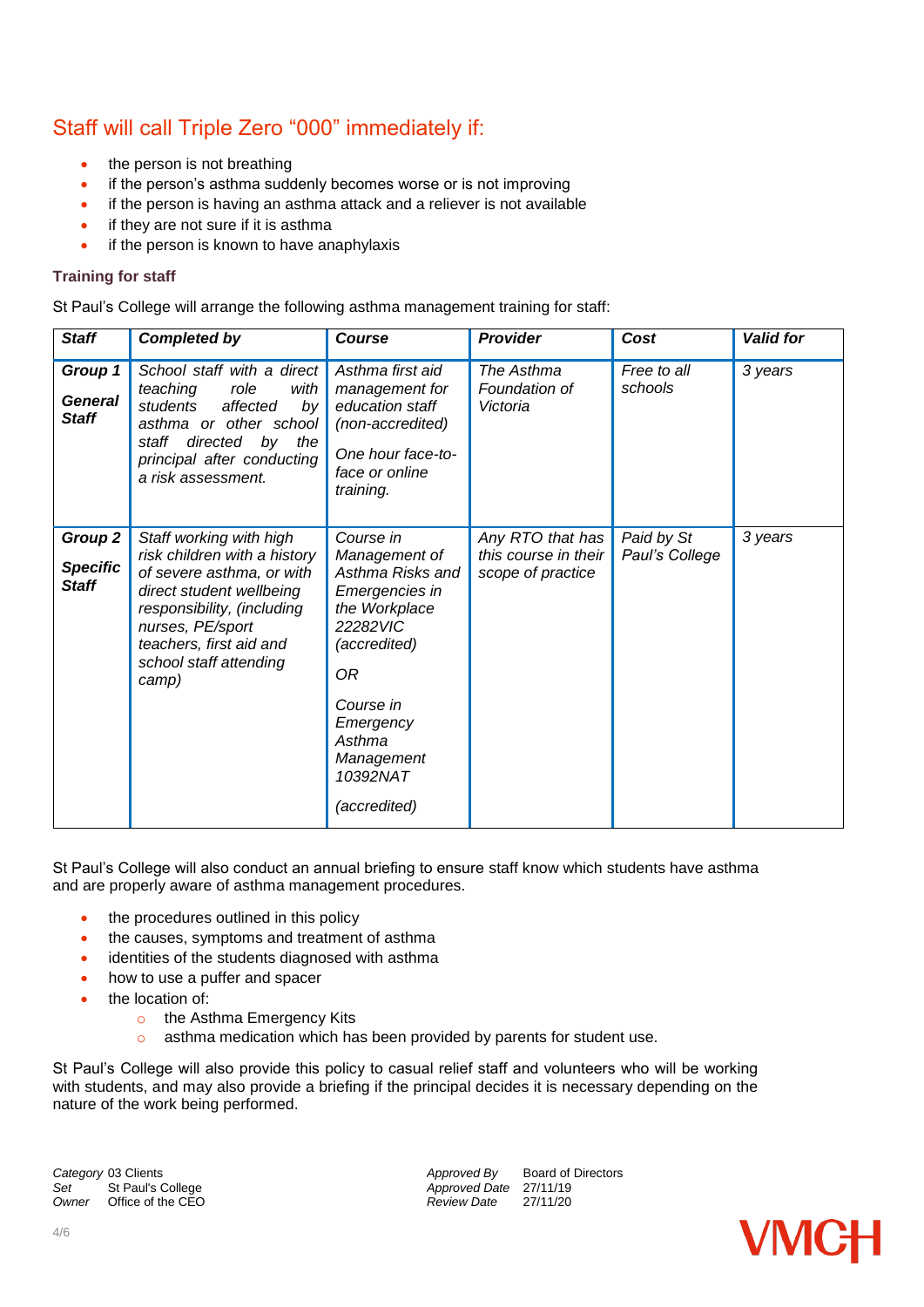#### **Asthma Emergency Kit**

**St Paul's College will provide and maintain at least two Asthma Emergency Kits**. One kit will be kept on school premises in First Aid room and one will be a mobile kit for activities such as:

- yard duty
- camps and excursions.

The Asthma Emergency Kit will contain:

- at least 1 blue or blue/grey reliever medication such as Airomir, Admol or Ventolin
- at least 2 spacer devices (for single person use only) to assist with effective inhalation of the blue or blue/grey reliever medication. St Paul's College will ensure spare spacers are available as replacements). Spacers will be stored in a dust proof container.
- clear written instructions on Asthma First Aid, including:
	- o how to use the medication and spacer devices
	- o steps to be taken in treating an asthma attack
- A record sheet/log for recording the details of an asthma first aid incident, such as the number of puffs administered

The school nurse/ first aid officer will monitor and maintain the Asthma Emergency Kits. They will:

- ensure all contents are maintained and replaced where necessary
- regularly check the expiry date on the canisters of the blue or blue/grey reliever puffers and place them if they have expired or a low on doses
- replace spacers in the Kits after each use (spacers are single-person use only)
- dispose of any previously used spaces.

The blue or blue/grey reliever medication in the Asthma Emergency Kits may be used by more than one student as long as they are used with a spacer. If the devices come into contact with someone's mouth, they will not be used again and will be replaced.

After each use of a blue or blue/grey reliever (with a spacer):

- remove the metal canister from the puffer (do not wash the canister)
- wash the plastic casing
- rinse the mouthpiece through the top and bottom under running water for at least 30 seconds
- wash the mouthpiece cover
- air dry then reassemble
- test the puffer to make sure no water remains in it, then return to the Asthma Emergency Kit.

#### **Management of confidential medical information**

Confidential medical information provided to St Paul's College to support a student diagnosed with asthma will be:

- recorded on the student's file
- shared with all relevant staff so that they are able to properly support students diagnosed with asthma and respond appropriately if necessary.

#### **Communication plan**

This policy will be available on St Paul's School website so that parents and other members of the school community can easily access information about the school's asthma management procedures.

#### **Epidemic Thunderstorm Asthma**

St Paul's College will be prepared to act on the warnings and advice from the Department of Education and Training when the risk of epidemic thunderstorm asthma is forecast as high.

Set St Paul's College *Set* Approved Date 27/11/19<br>
Owner Office of the CEO **Approved Date** 27/11/20 *Office of the CEO* 

**Category** 03 Clients **Approved By** Board of Directors *Approved By* Board of Directors *Approved Date* 27/11/19